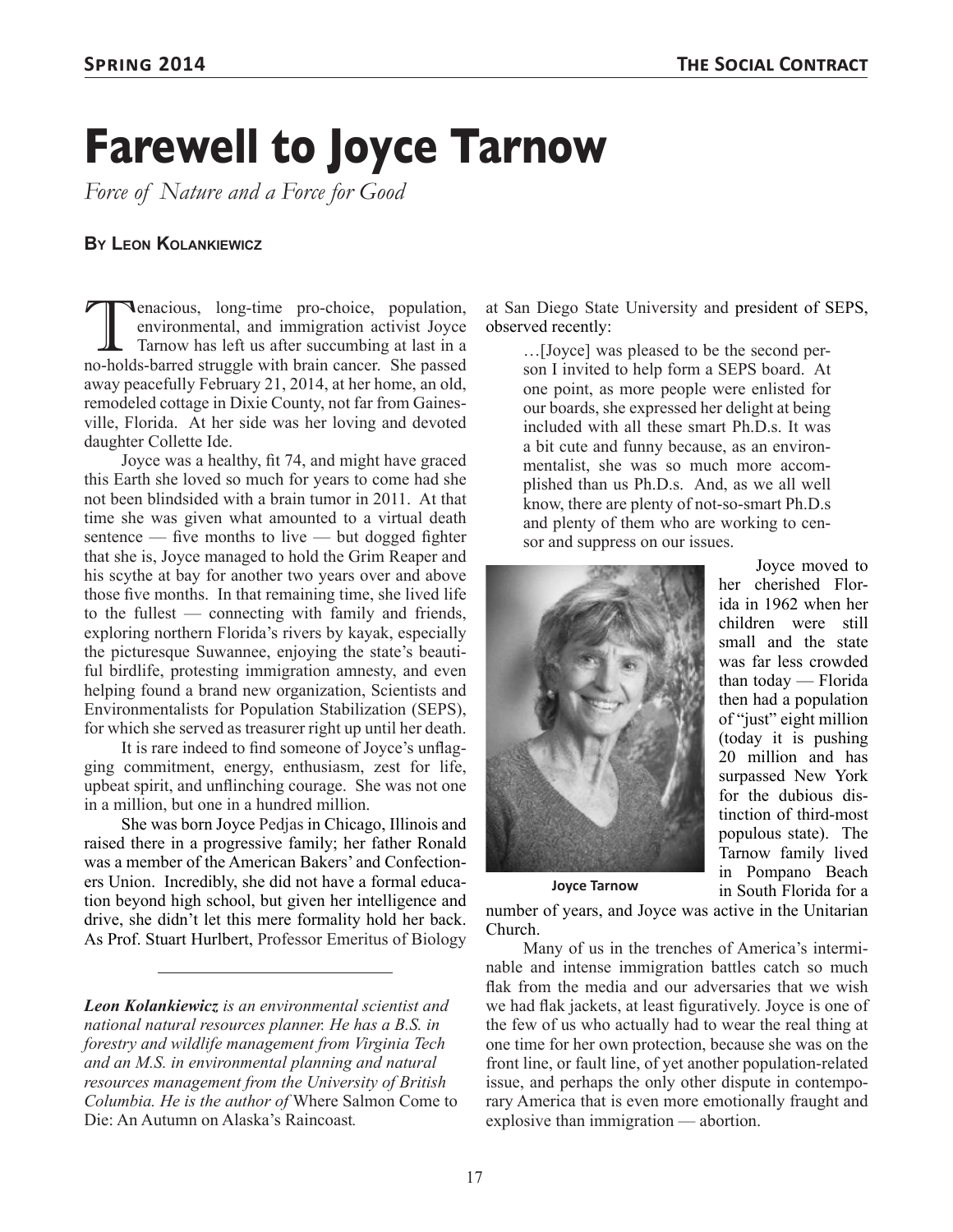In 1976, Joyce opened the Women's Clinic in Fort Lauderdale. It furnished comprehensive gynecological services to poorer women who could not usually afford such medical care. It also provided safe, legal abortions. According to a 2004 article in a Palm Beach newspaper entitled "Adios, Abortionist," written when Joyce was about to close up shop and retire, the clinic performed some 800-900 abortions annually. "Fertility is an environmental issue," Joyce was quoted in the article, quite sensibly and accurately.

Joyce stuck to her guns in standing up for a woman's right to choose, even, and perhaps especially, once she was threatened. But by 2004, after 28 years, she'd had enough. According to the article:

"I'm ready to hang it up," the feisty 65-yearold says. Over the years, BBs, red paint, motor oil, and piña colada mix are just a few of the items that have been flung at her windows. She has, at times, worn a flak jacket to work, and her name made the Nuremberg files, an infamous aggregation (some consider it a hit list for anti-abortion activists) of "every person working in the baby slaughter business."

Rabbi Barry Silver, a Boca Raton-based attorney, collaborated with Joyce to win a permanent injunction against the anti-choice activist organization Operation Rescue, which had blockaded her clinic in the 1980s. "She's one of the unsung heroes," said Silver in 2004. Operation Rescue was forced to pay \$235,000 in legal fees. "We bankrupted them. Joyce was instrumental in that victory."

Like many, Joyce was galvanized by concerns about overpopulation thanks to *The Population Bomb*, published in 1968. And at a 1970 Earth Day event, as she later told a newspaper reporter:

I saw a table set up by the engineering department that showed the population bomb. There was this beautiful baby picture and a display of the number of U.S. births indicated by a strobe light flashing — it was a real attention grabber. I'd been living in Florida since 1962, and I was impressed by the marine life here, the trees and foliage, and it seemed people didn't realize the potential impact of rapid population growth.

Joyce was so inspired that she went on to start the Miami chapter of the new group Zero Population Growth (ZPG) in 1970. This organization had been founded by biologists Paul Ehrlich, Charles Remington, and others just two years earlier. Joyce served on the national board of ZPG from 1972–1974.

In 1971, an aspiring wildlife biologist from the

Miami area, a mere teenager at the time who now manages a national wildlife refuge in California, met Joyce at an Earth Day event in Key Biscayne, Florida. He remembers her as a "tall, gorgeous blonde" who gave him ZPG literature while pressuring him vigorously to join. "Joyce did not evolve into 'warrior mode' gradually like most of us; she seems to have been born with spear and shield in hand," wrote Stu Hurlbert recently.

Joyce personified the René Dubos dictum of "thinking globally and acting locally;" she was the very embodiment of citizen activist. To those chummy, clubby, comfortable, complacent, and corrupt "old boy" bureaucrats and politicians who wielded power over our communities and our lives — Joyce could be an insufferable, pestering gadfly. One irreverent newspaper columnist referred to her as "an interminably irritating presence at Pompano Beach City Commission meetings." What a badge of honor! Joyce was no wallflower or shrinking violet.

Even as she worked on the global, national, and intimately personal issues of fertility and population, she began getting involved in statewide and local environmental and land use issues, a pattern which continued for the rest of her life.

In 1974, Joyce was living in Gables-by-the-Sea just north of the Turkey Point Nuclear Power Plant, which had recently begun operations. She led the Coral Bay Civic Association in challenging the issuance of U.S. Army Corps of Engineers permit to a developer who sought to deposit fill in Biscayne Bay to build more houses. There were dolphins in the bay and nesting bald eagles, then a highly threatened species as a result of habitat loss and thinning of eggshells from insecticide contamination. South Florida and this area in particular had been rapidly filling up with people and houses in recent decades, and it was time to draw a line in the sand. Eventually, Congressman Dante Fascell intervened and the Corps rejected the permit application. "Dante was one of the best," recalled Joyce.

Joyce's obituary in the *Florida Sun-Sentinel* provided numerous other examples of her local activism. In the late 1990s, her efforts resulted in Pompano Beach building a water treatment plant so it could pump more water from its western wells, reduce pumping from its eastern wells, and install a system that would monitor saltwater moving inland. (Saltwater penetration of freshwater aquifers is a problem confronting many rapidly growing or densely populated coastal urban areas.) "If you can't supply the water, you shouldn't be going forward with more growth," Joyce said at the time.

At one point, she advocated a criminal investigation into what one newspaper reporter described as Pompano Beach's "corrupt" water department.

Joyce created the McNab Road Coalition to stop a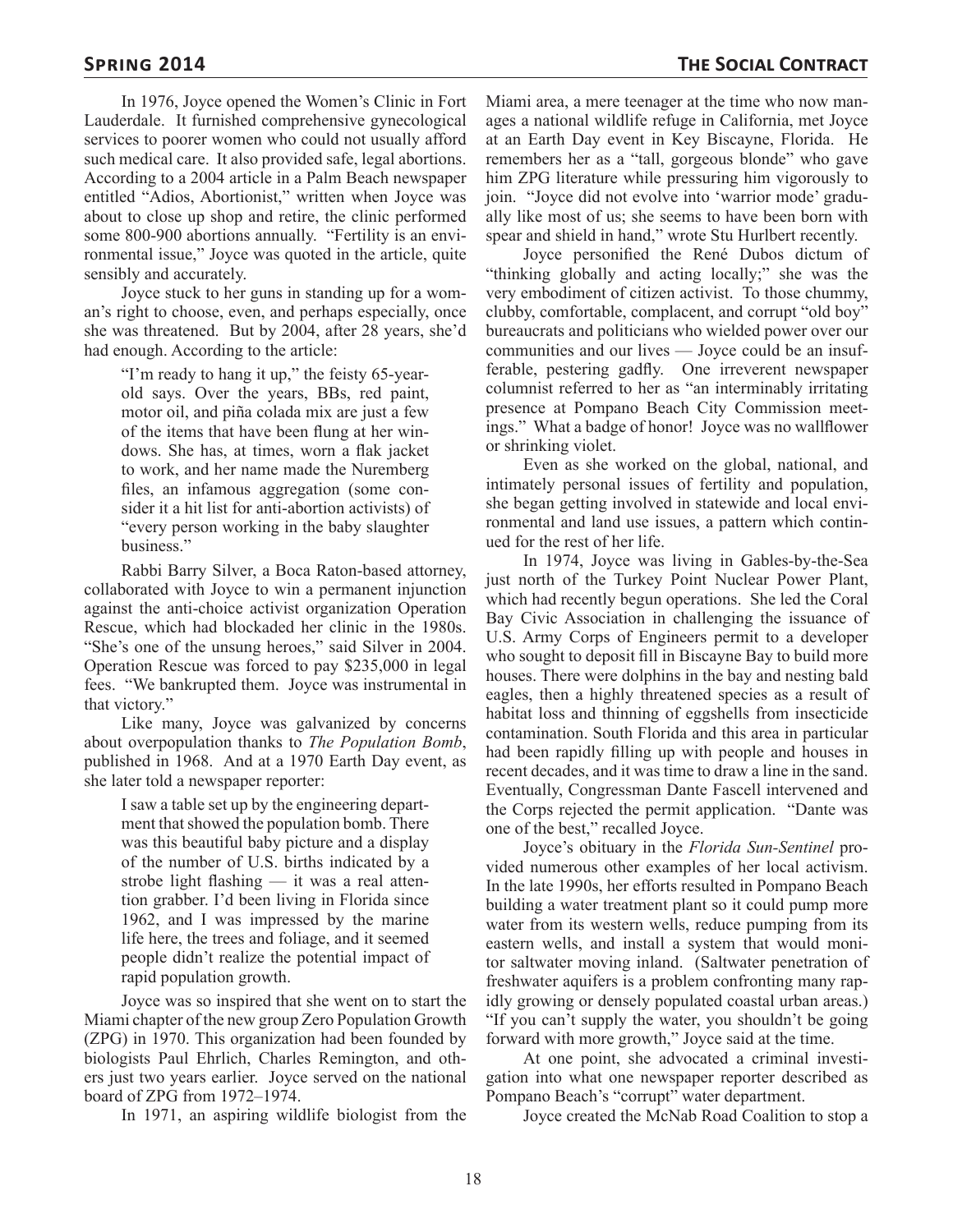

**(Upper Left) Joyce and a friend at a recent environmental event; (Upper Right) Joyce as a pro-choice protestor; (Below) Joyce Tarnow on the front line of the nation's immigration wars, as a counter-protester being confronted by angry protestors in a rally on the National Mall in Washington, DC, April 2013.**

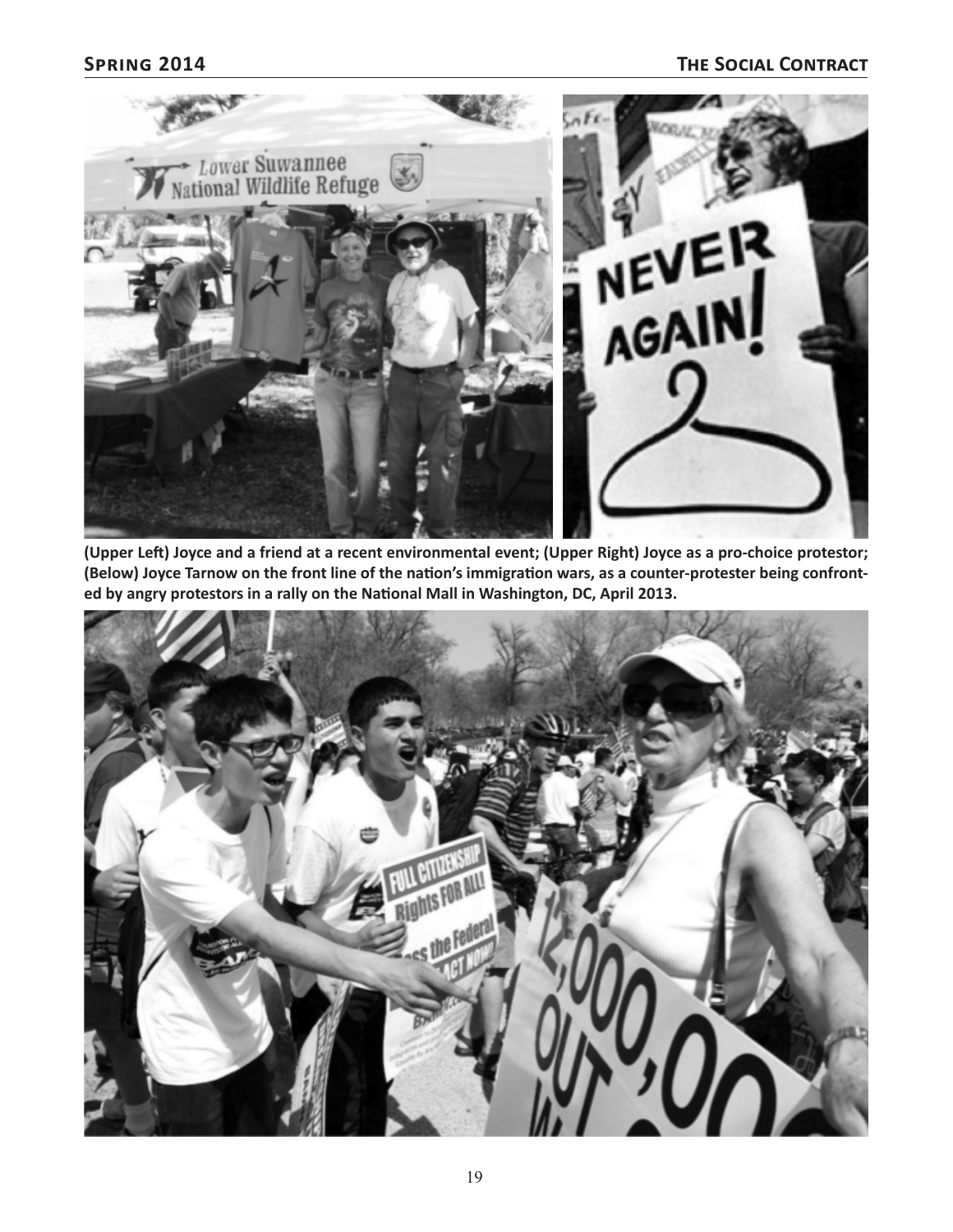road expansion project near her Pompano Beach home. The coalition later became the South Pompano Civic Association. "She did her homework and people listened to her and believed her because she was right," said attorney Ross Shulmister, who worked with Joyce on the McNab Road Coalition.

She fought high-rise development projects in Pompano Beach, especially those planned for the beachfront. In 2001, she told the city commissioners:

Are you so intoxicated by the growth virus ... you can close your eyes [to quality of life issues]? Are you puppets of big-shot developers? ... I hope an angry citizenry will rise up and send you packing.

Shortly therefore, Joyce decided to do just that. She mounted a recall petition to remove the mayor and vice-mayor of Pompano Beach; unfortunately it was unsuccessful.

Upon learning of her death, Pompano Beach Commissioner Rex Hardin told an interviewer: "I know she was tenacious in her support of her beliefs….she wanted the best for the city and she let her opinions be known."

After Joyce moved to Cross City in northern Florida in 2007, she continued her local activism, fighting an incinerator plan, continuing to work on water issues and lobbying politicians with letters.

Joyce also got involved in the non-partisan, grassroots Florida Hometown Democracy movement, or Amendment 4, spearheaded by local growth control activist Ross Burnaman and environmental attorney Lesley Blackner. This amendment appeared on the statewide ballot in November 2010. After heavy spending against it by pro-development interests — helped by the downturn in construction because of the Great Recession — Florida voters defeated Amendment 4 by 67-33 percent (2 to 1). But even this lopsided margin means millions of Floridians are fed up with business-as-usual and cozy ties between developers and politicians. If it had passed, this measure would have amended the Florida Constitution to require local referenda on certain changes to municipalities' master land-use and growth-management plans; it was meant to give citizens a greater voice on decisions affecting their communities' futures. And it was hoped that it might rein in Florida's pell-mell growth that is compromising the environment and quality of life for everyone. But Florida's economy and residents are even more addicted to unsustainable growth than most, even more beholden to developers and the growth juggernaut, and the outcome reflected this.

While campaigning to put Amendment 4 on the ballot, Joyce once stood outside a Publix supermarket collecting signatures. Publix called the Broward's County Sheriff's Office, who ordered her to leave. Joyce refused, saying "it's anti-democratic," and the sheriffs

arrested her on a misdemeanor trespassing charge. She spent almost two days in jail.

In 1994, Joyce co-founded Floridians for a Sustainable Population (FSP), one of only three state-based population organizations in the country (the others being in California and Vermont). She served as president of FSP from 1996 up until her death, as well as running its website. In 2000 she commissioned NumbersUSA founder Roy Beck and me to conduct one of our sprawl studies on Florida to coincide with Florida Overpopulation Awareness Week. Analyzing 40 years of U.S. Census Bureau data on Urbanized Areas, our report "Overpopulation = Sprawl in Florida" found that almost all of the farmland, beach, and habitat-devouring urban sprawl in Florida was related to population growth. As the report stated:

Florida's phenomenal population growth has been the No. 1 factor in the state's urban sprawl. The supposedly gluttonous appetite of Florida's citizens for more and more urban space per resident has in fact played little role in the sprawl. In most Urbanized Areas, the amount of land per resident did not grow at all and, thus, growth in per capita [land] consumption was not a factor in any of the sprawl in those cities.

Upon her passing, FSP paid Joyce this tribute:

Joyce was…a tireless worker for clean water, clean air, wise land use, and Florida's quality of life. She joined the fray against a jetport in Miami, the Cross-Florida Barge Canal, and sprawling growth every place she lived. There isn't a corner of Florida that hasn't benefited from her efforts. Her steadiest of visions focused on a recognition of the arithmetic simplicity that population growth on Earth had finally exceeded sustainable limits, threatening the very life-support systems making the planet habitable for humans and other living creatures. Joyce travelled the world, hiking, scuba diving, birding, and giving testament to the core truth of overpopulation lying at the heart of so many of humanity's global and local problems…. We all miss Joyce terribly.

For a number of years, I would see Joyce many autumns at the Writers Workshops organized by the Social Contract Press. But it was more fun to see Joyce in her own element — in her native Florida habitat. In late 2001, I traveled to Miami on behalf of NumbersUSA to participate in a panel discussion at the University of Miami in Coral Gables. This forum on post-9-11 immigration and national security issues was organized by